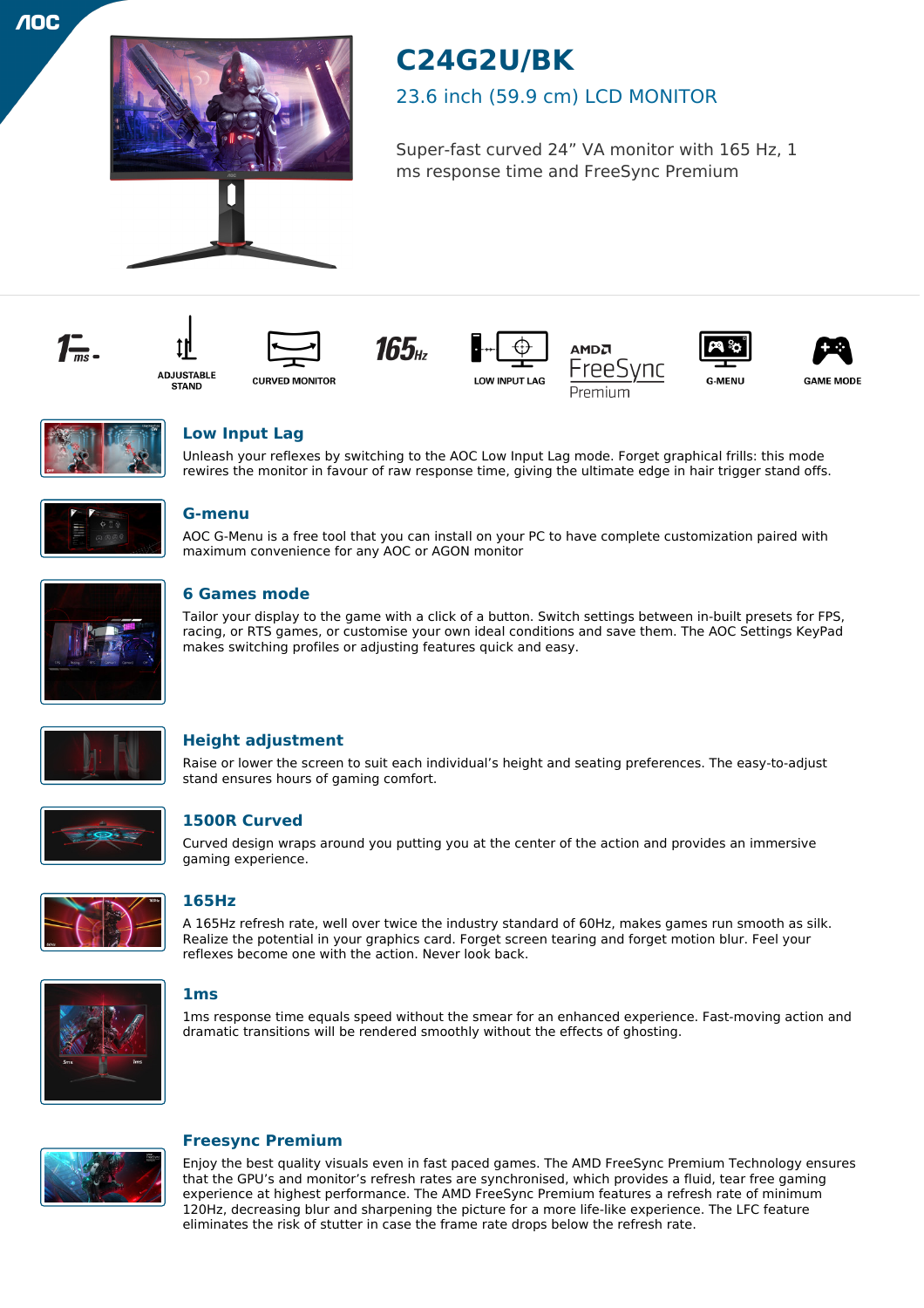| <b>General</b>      |                                   |
|---------------------|-----------------------------------|
| Model name          | C24G2U/BK                         |
| EAN                 | 4038986148191                     |
| <b>Product Line</b> | <b>AOC Gaming</b>                 |
| <b>Series</b>       | G2 Series                         |
| Channel             | B <sub>2</sub> C                  |
| Classification      | Hero                              |
| Section             | Gaming                            |
| Gaming style        | Shooters, MMORPG, Action, eSports |
| Launch date         | 01-09-2020                        |
| Continent           | Europe                            |

#### **Screen**

| Resolution                      | 1920x1080                                                              |
|---------------------------------|------------------------------------------------------------------------|
| Refresh rate                    | 165Hz                                                                  |
| Screen size (inch)              | 23.6 inch                                                              |
| Screen size (cm)                | 59.9 cm                                                                |
| Flat / Curved                   | Curved                                                                 |
| <b>Curvature Radius</b>         | 1500 mm                                                                |
| <b>Backlight</b>                | <b>WLED</b>                                                            |
| Panel Type                      | <b>VA</b>                                                              |
| Aspect ratio                    | 16:9                                                                   |
| <b>Display Colours</b>          | 16.7 Million                                                           |
| <b>Panel Colour in Bits</b>     | 8                                                                      |
| sRGB Coverage (%)               | 120                                                                    |
| Adobe RGB Coverage (%)          | 89                                                                     |
| NTSC coverage (%)               | 85 %                                                                   |
| <b>Active Screen Area (HxW)</b> | 521.3952 (H) mm x 293.2848 (V) mm mm                                   |
| <b>Pixel Pitch</b>              | 0.27156                                                                |
| Pixels per Inch                 | 93                                                                     |
| <b>Scanning Frequency</b>       | D-SUB/DMI1.4: 48-144Hz DP1.2: 48-165H                                  |
| <b>Response Time (MPRT)</b>     | 1 <sub>ms</sub>                                                        |
| Contrast (static)               | 3000:1                                                                 |
| Contrast (dynamic)              | 80M:1                                                                  |
| <b>Brightness (typical)</b>     | 250 cd/m <sup>2</sup>                                                  |
| Viewing angle (CR10)            | 178/178 <sup>o</sup>                                                   |
| <b>Hard Glass</b>               | 3H                                                                     |
| <b>OSD languages</b>            | EN, FR, ES, PT, DE, IT, NL, SE, FI, PL, CZ, RU, KR, CN (T), CN (S), JP |

### **Exterior**

| Monitor colour         | Black Red  |
|------------------------|------------|
| Bezel Type             | Borderless |
| <b>Removable Stand</b> |            |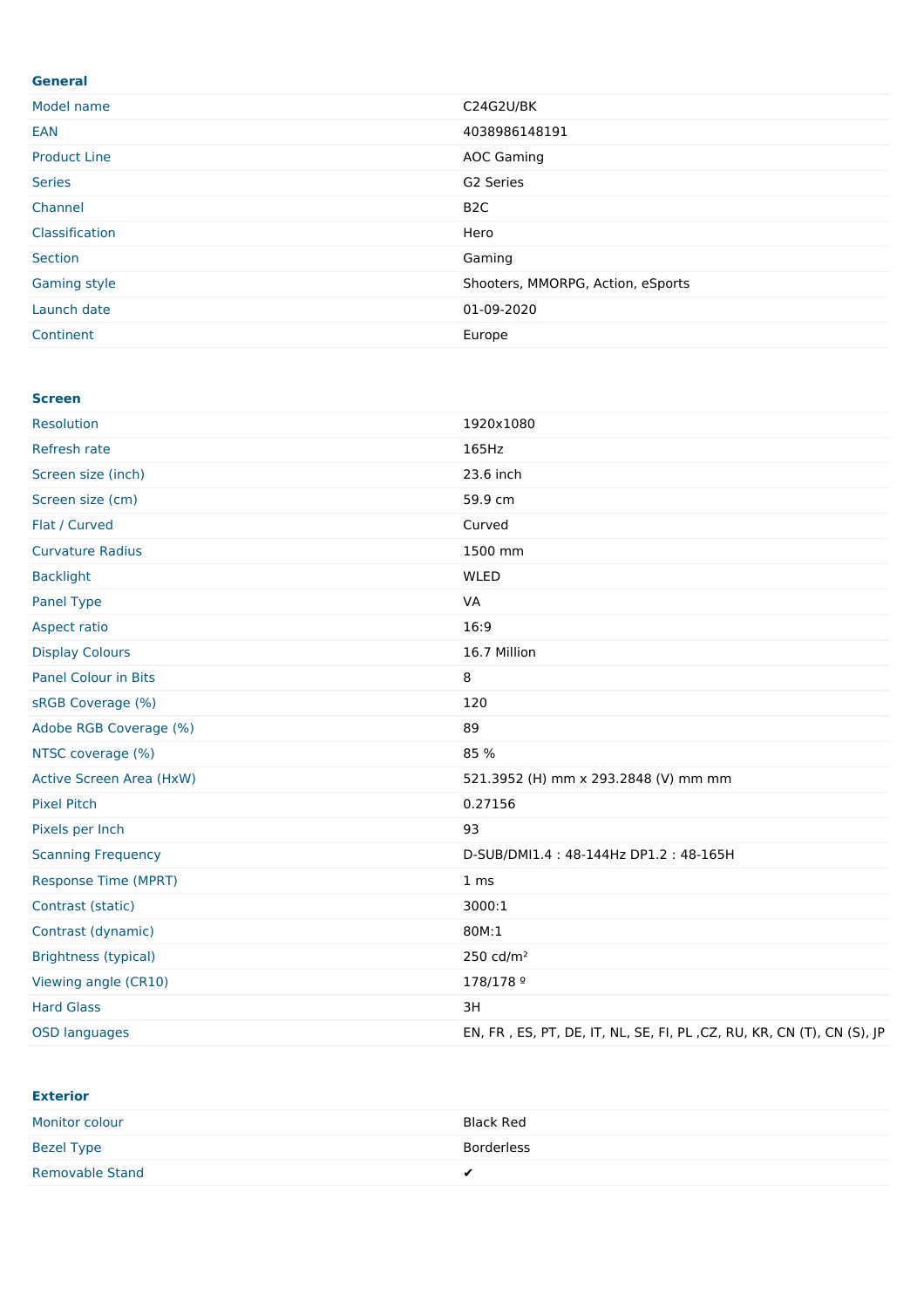### **Ergonomics**

| Vesa Wallmount       | 100x100                                       |
|----------------------|-----------------------------------------------|
| Tilt                 | $-4^{\circ}$ +/-1° $\sim$ 21.5° +/-1.5° °     |
| Swivel               | $35 + (-2^{\circ} \sim 35 + (-2^{\circ} \sim$ |
| Height Adjust Amount | 130mm                                         |

### **Multimedia**

| Audio Input              | Line in               |
|--------------------------|-----------------------|
| <b>Built-in Speakers</b> | 2 W x 2               |
| Audio output             | Headphone out (3.5mm) |

# **Connectivity and Multimedia**

| Signal Input    | HDMI 1.4 $\times$ 2, DisplayPort 1.2 $\times$ 1, VGA |
|-----------------|------------------------------------------------------|
| USB input       | USB 3.2 (Gen1) $\times$ 4                            |
| <b>USB Hub</b>  | -                                                    |
| USB out ports   | 4                                                    |
| USB fast charge |                                                      |

### **What's in the Box?**

| <b>HDMI</b> cable        | $1,8 \, \mathrm{m}$ |
|--------------------------|---------------------|
| <b>Displayport Cable</b> | $1,8 \, \mathrm{m}$ |

### **Power / Environmental**

| Powersupply                           | Internal           |
|---------------------------------------|--------------------|
| <b>Powersource</b>                    | 100 - 240V 50/60Hz |
| PowerConsumption On (Energystar)      | 27 watt            |
| PowerConsumption Standby (Energystar) | $0.5$ watt         |
| PowerConsumption Off (Energystar)     | $0.3$ watt         |
| EnergyClass                           | B                  |

## **Warranty**

| <b>Warranty Period</b> | 3 Years |
|------------------------|---------|
|------------------------|---------|

### **Dimensions /Weights**

| Product dimensions incl base     | $375.3 \times 505.3$ (H) $\times$ 536.1 (W) $\times$ 227.4 (D)    |
|----------------------------------|-------------------------------------------------------------------|
| Product dimensions excl base     | $321.0(H) \times 536.1$ (W) $\times$ 68.5(D)                      |
| Packaging Dimensions (L x W x H) | 730(L)x160(W)x480(H) mm                                           |
| Product Dimensions (incl base)   | $375.3 \times 505.3$ (H) $\times$ 536.1 (W) $\times$ 227.4 (D) mm |
| Gross Weight (including package) | 6.59 Kg                                                           |
| Net Weight (excluding package)   | 4.42 Kg                                                           |

| <b>Texts and USP</b> |                                                             |
|----------------------|-------------------------------------------------------------|
| Marketing title      | 23.6 inch VA VGA, DisplayPort 1.2 x 1, HDMI 1.4 x 2 USB 3.2 |

| arkeung uuel | 23.0 INCH VA VGA, DISPINYPOLE 1.2 X 1, HDMI 1.4 X 2 USB 3.2 |
|--------------|-------------------------------------------------------------|
|              | (Gen1) x 4 FreeSync Premium                                 |
|              |                                                             |